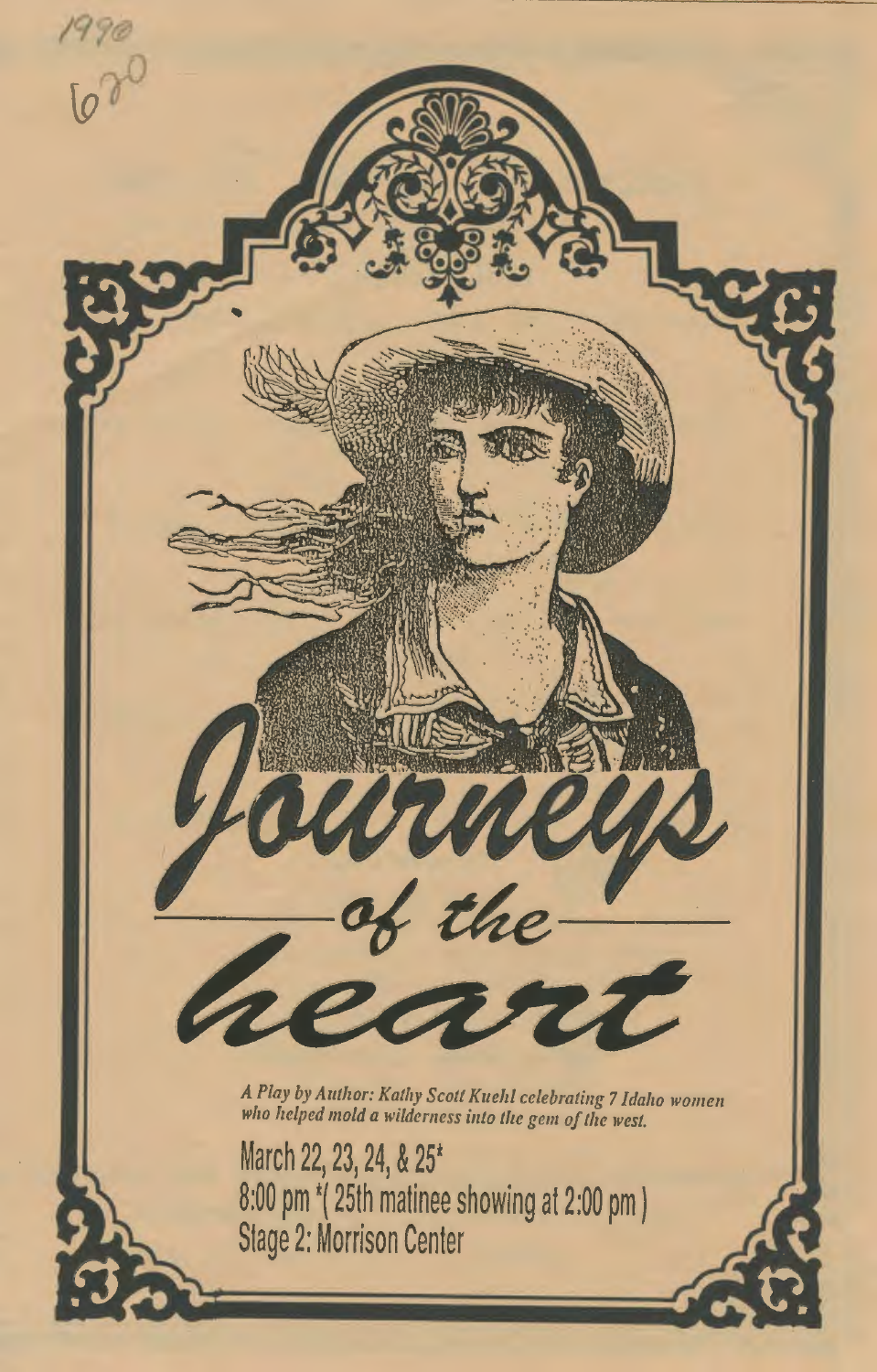Journeys of the Heart

by Kathy Scott Kuehl

Directed by Claudia J. Scott



Act I The Decision



Act II The Journey



Intermission (15 minutes)

**FREE** Act III **Law A Home in the West** 

We would like to dedicate this production with admiration and gratitude to our Idaho foremothers.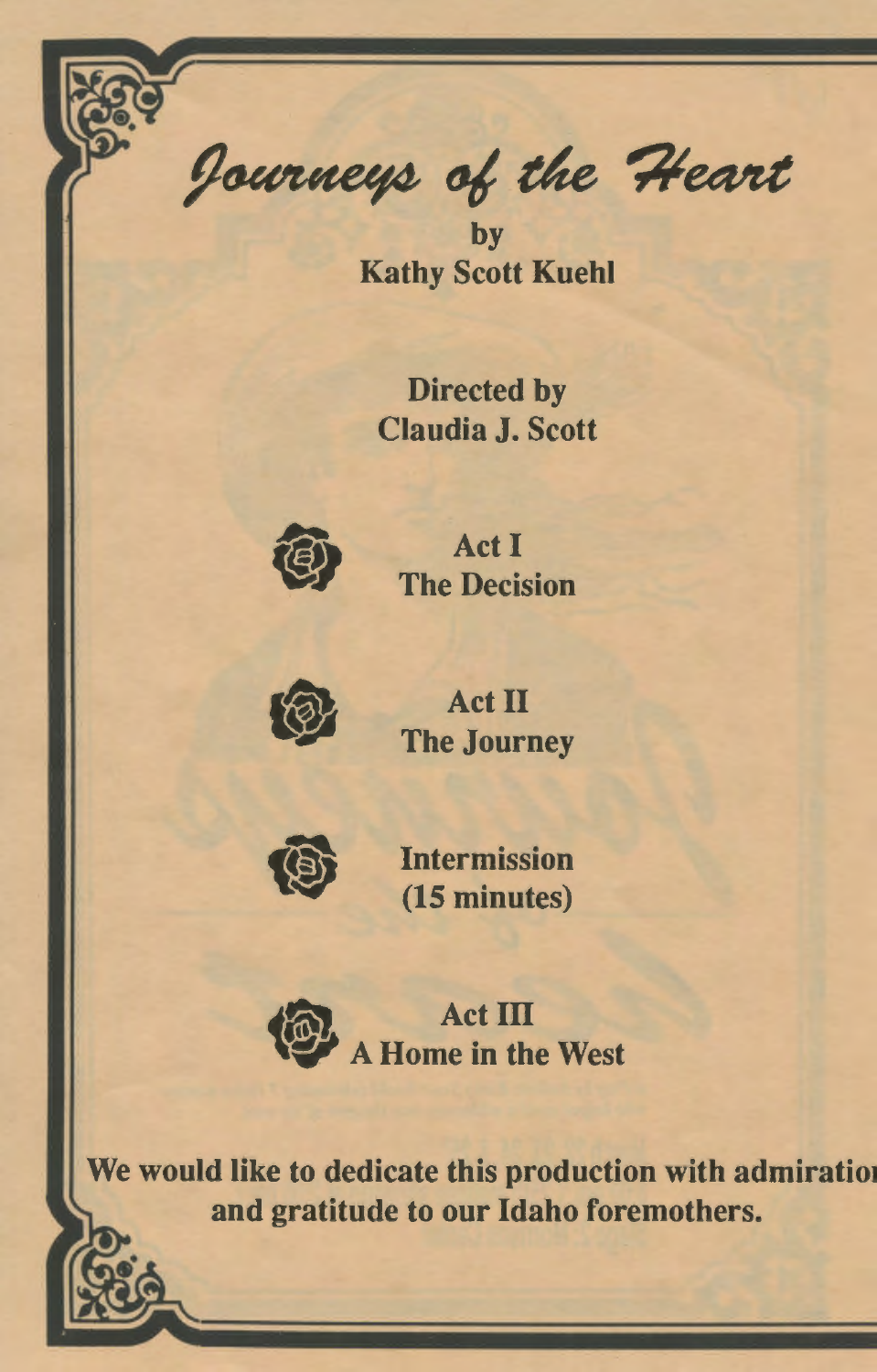## Cast of Characters

Eliza Hart Spalding ( 1807 - 1851 ) : Missonary *Annetle Parenteau* 

Narcissa Prentiss Whitman ( 1808 - 1847 ) : Missonary *Caire Calimpong* 

Sarah Bonner Slater ( 1813 - 1901 ) : Idaho Homesteader *Nancy Suiter* 

Josephine Monaghan ( 1848- 1904) : Bronc Buster *Susan M. Boyd* 

Kitty Wilkins ( 1857 - 1936 ) : The Horse Queen of Idaho *Helen Peck* 

May Day Arkwright Hutton ( 1860- 1915): Cook *Kathy Kuehl* 

Annie Mcintyre Morrow ( 1864 - 1934 ) : Madame *Susan Watkins* 

> Narrator I Vocal *Linda Redman*  Production Set Design Lighting Design **Costume**

Hair Stylist *NancyDoi*  Stage Manager Poster / Program Design

Guitar I Vocal *Marcia Way- Brady David Kennedy Robert Broadfoot Jon Langrell Claudia Scott Kathy Kuehl Valerie Kuehl Terri Gregory S. Kunioka*